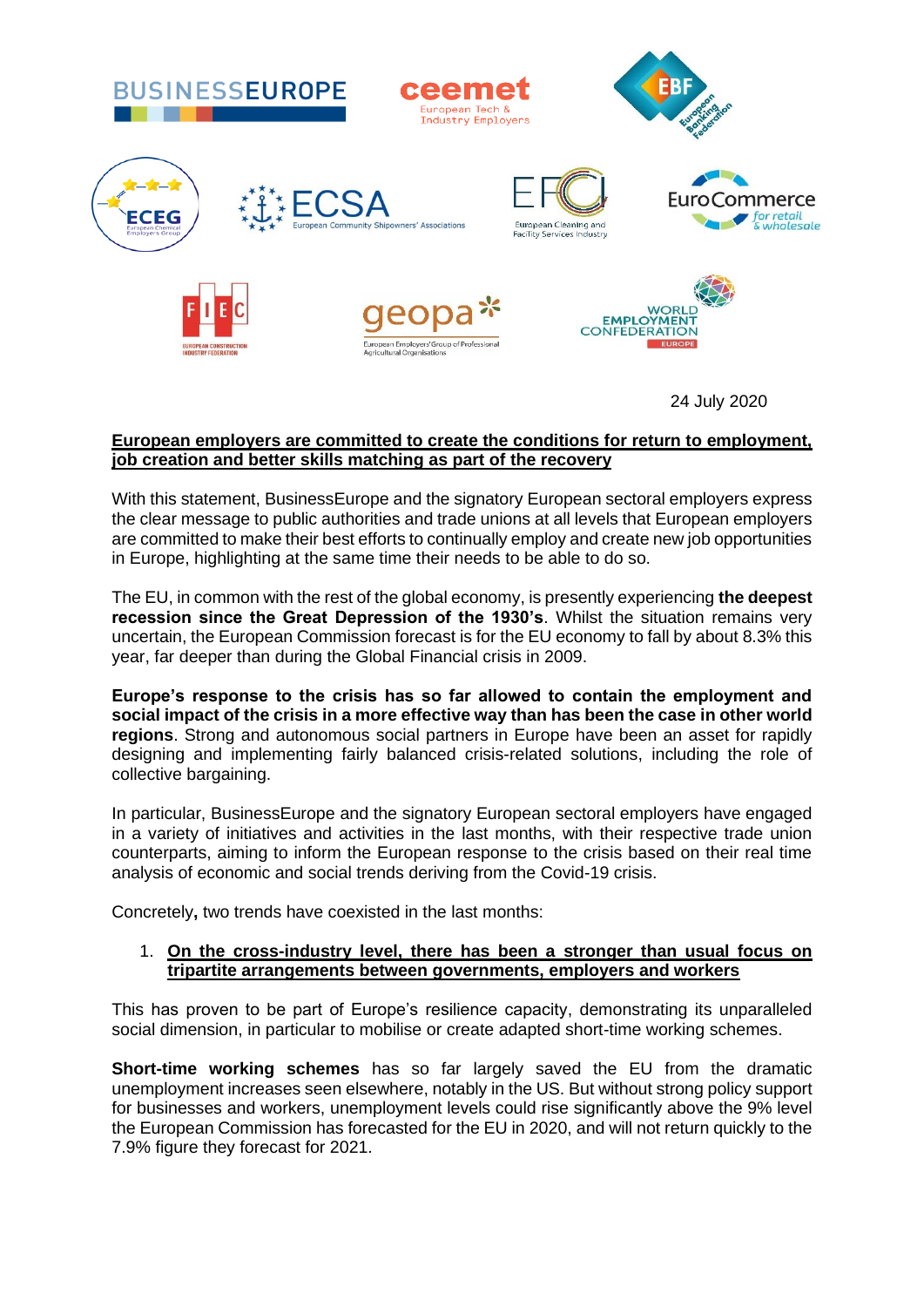A key priority for cooperation between the European Commission, the cross-industry social partners and national governments in the coming months is to **ensure that short-time work schemes are well coordinated at European level and well-performing in all EU Member States**, making good use of the European financial support that will be available for countries in need via SURE**.** At the same time, these schemes are and should remain temporary in nature. They should be lifted in a flexible manner, adapted to the progressive release of containment measures. The role played by national sectoral social partners in their application needs to be taken into account.

The objective going forward is to **encourage companies to fully recover their capacities as quickly as possible, ensuring a safe return to work for workers.** The recovery plan just agreed by the European Council is a bold first step, and given its financial weight, it has the potential to make a real difference to boost investment and job creation by competitive companies, protect jobs and reduce business closures.

We now need to ensure that it is going to **invest the resources made available on important and essential employment-enhancing structural reforms** for our countries to strengthen their long-term growth potential. The way ahead is to improve the agility of labour markets, avoiding too strict regulations which act as a barrier to job creation.

While access to liquidity remains a key concern for many companies across Europe, we need to progressively move from a focus on the very short-term survival to the crisis, to investing into the future success of Europe by improving and mobilising our innovation and growth potential.

The European semester will play a key role. We count on the Commission and Council to ensure that the money foreseen in the Next Generation EU recovery instrument is well spent. Resources disbursement should be linked to the implementation of country-specific structural reforms.

## **2. The effects of this crisis have been far reaching throughout the economy**

**Some sectors in particular have suffered more dramatic consequences**, as an immediate consequence of the lockdown measures. Negative impacts are more diffuse or protracted in other sectors, notably due to the lack of free movement of workers, supply chain disruptions at global level and within Europe and the related actual or expected impacts on production capacity. A high number of social dialogue solutions and initiatives have been introduced at sectoral and company levels as a response to this crisis.

In this context, BusinessEurope and the participating European sectoral employers recall the importance of:

- **a growth strategy including the green and digital transitions but not limited to these two crucial transitions.**
- **a strengthening of key industrial value chains and ecosystems**, and for the designing and implementing of a **strong single market reform agenda**.
- **a solution to be designed now to ensure an adequate functioning of free movement of workers in the case of a second wave of Covid-19 or in view of a future similar sanitary crisis**. Due to lack of preparation, many mobile and crossborder workers were not able to perform their duties in the last months because of different border crossing restrictions imposed by Member States. The situation has improved recently. But Europe still needs to secure the availability of an appropriate